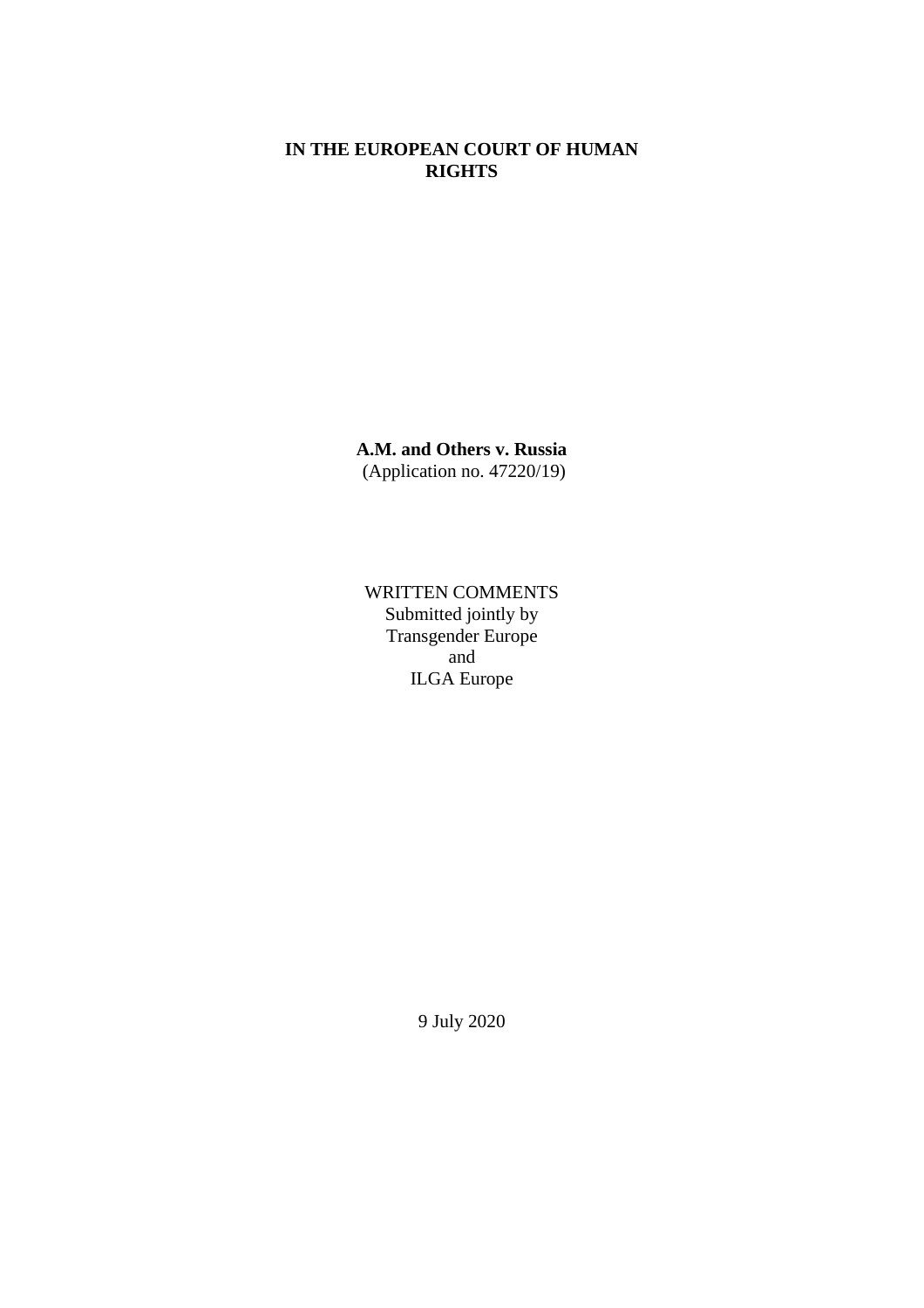1. These written comments are submitted on behalf of Transgender Europe (TGEU) and the European Region of the International Lesbian, Gay, Bisexual, Trans and Intersex Association (ILGA-Europe), pursuant to leave granted on 11 March 2020.<sup>1</sup> They are structured as follows. The first part presents information about transgender parenthood and research that dispels some of the myths and preconceptions that surround it. Nonetheless, historically States have sought to restrict transgender parenthood and interfere with family relationships, based on heteronormative and transphobic assumptions. The second part describes broader international trends that contextualise the justifications invoked at the national level for restricting the applicant's rights: depathologisation of trans identities, protection against discrimination based on gender identity and on the right to legal gender recognition (LGR). The third part examines national and international legal developments suggesting that the "best interests of the child" standard should be based on an individualised, contextualised inquiry into the facts, that balances the interests of all those involved, rather than provide a vehicle for negative preconceptions about trans parents.

### I. Facts and myths on transgender parenthood

### *a) Information on transgender parenthood*

2. Trans people, like cisgender people, have several possible pathways to parenthood - begetting biological children with or without the use of assisted reproduction, through gestational surrogacy, adoption, or step-parenthood/secondparent adoption. They commonly have children prior to their gender transition, but also, increasingly, after their gender transition, as countries gradually lift the restrictions on LGR, particularly with respect to sterilisation. Even sterile individuals may still retain some options for reproduction, subject to availability of knowledge, accessible healthcare providers and/or financial resources.<sup>2</sup> Reports of men giving birth have become increasingly common, triggering public debate.<sup>3</sup> Trans families are equally diverse, involving one parent, two parents or multiple parents; gay, lesbian or bisexual parents; parents who are, and parents who are not, legally-recognised or documented; parents living in marriage, registered or cohabiting partnerships. This is consistent with this Court's statement to the effect "that there is not just one way or one choice when it comes to leading one's family or private life."<sup>4</sup>

3. Many trans parents live with children at any given time or place. A large

<sup>&</sup>lt;sup>1</sup> Taking into account the three-month extension granted by the Court as a result of the COVID-19 pandemic, the submission deadline is July, 10<sup>th</sup>.

<sup>&</sup>lt;sup>2</sup> Through procedures such as embryo cryopreservation, oocyte cryopreservation and ovarian tissue cryopreservation (for trans men), and sperm cryopreservation, surgical sperm extraction and testicular tissue cryopreservation (for trans women), see Chloe De Roo et al., *Fertility options in transgender people*, *International Review of Psychiatry*, 2016, VOL. 28, NO. 1, 112–119.

<sup>&</sup>lt;sup>3</sup> One of the first documented cases in the USA is that of Thomas Beatie, a trans man who gave birth to three children, which ended up before the Arizona Court of Appeal (*Beatie v. Beatie*, 2014 Ariz. App. LEXIS 156, 2014 WL 3953199 Arizona Court of Appeals, August 13, 2014). Also see MacDonald et al. *Transmasculine individuals' experiences with lactation, chestfeeding, and gender identity: a qualitative study*, in BMC Pregnancy and Childbirth, 2016; Alexis D. Light et al., *Transgender Men Who Experienced Pregnancy After Female-to-Male Gender Transitioning*, Obstet Gynecol 2014. <sup>4</sup> *Bayev and Others v. Russia*, nos. 67667/09 and 2 others, § 67, 20 June 2017.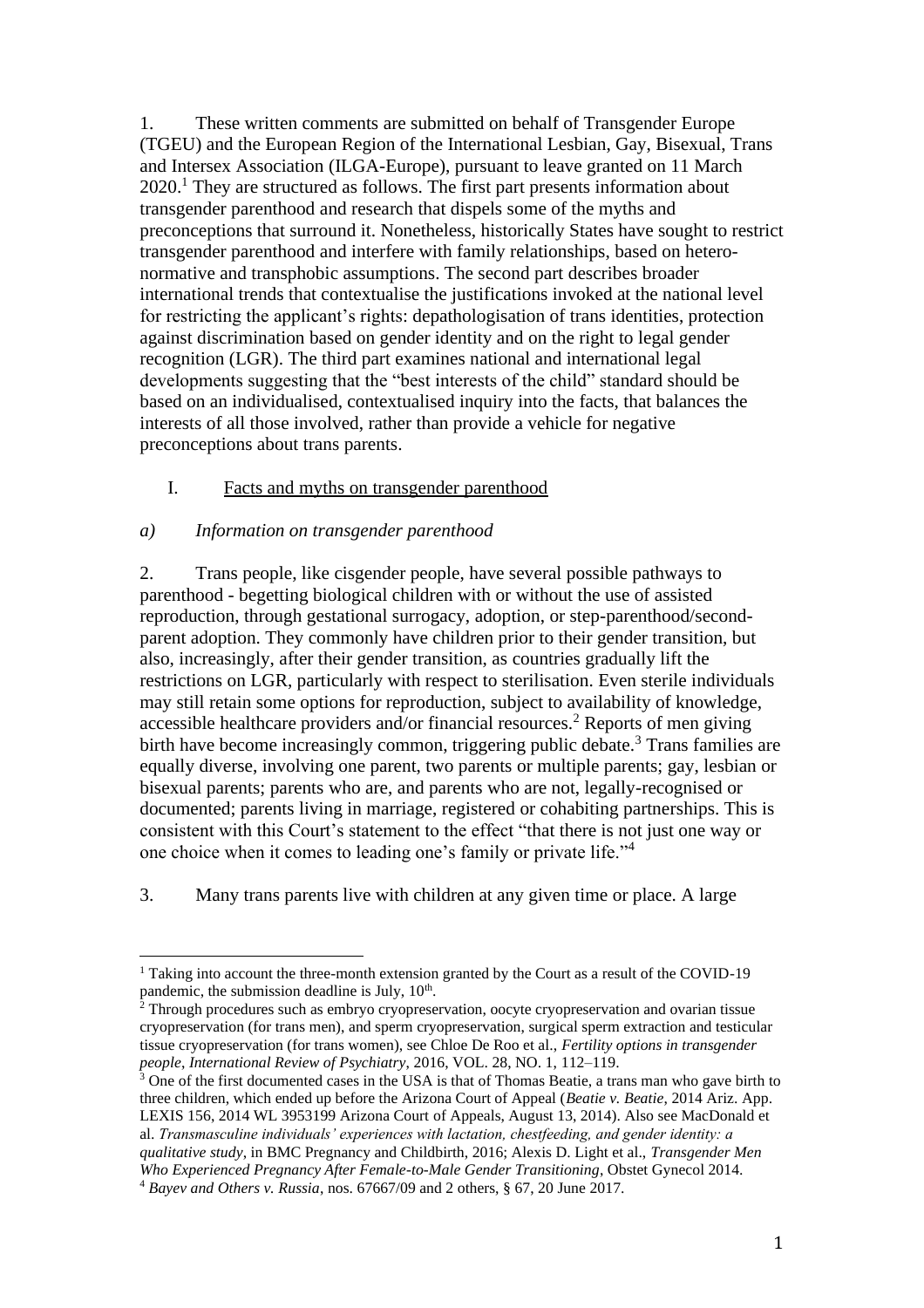LGBTI survey conducted in the  $EU^5$  found that 77 % of 140,000 respondents live with someone else: 67 % live with their partners, while 12 % of all respondents also live with children belonging to one of the partners. Overall, 14 % of all respondents with a partner say that they are raising a child, including 19 % of trans persons. 70 % of trans respondents who share guardianship of their or their partner's child say that both partners are legal guardians. Other studies approximate that 25–49% of the trans population have children.<sup>6</sup> Although the present brief focuses on family dissolution, it is important to emphasize that most trans people with children live in happy, fulfilling and uncontested relationships.

4. On the few occasions that it has encountered trans families with children, the Court factored their wellbeing in its examination. *Hämäläinen v. Finland* was about a trans woman who was married and who fathered a daughter prior to undergoing gender-affirming medical treatment and applying for LGR. She complained that she was required to divorce before being issued with documents that reflected her gender identity. The Court rejected her claims, but in doing so it emphasized that a registered partnership scheme was available that would replace marriage and that sufficiently protected the applicant's relationship with her infant daughter.<sup>7</sup> The main applicant in *X, Y and Z. v. United Kingdom*, a trans man, complained about the authorities' refusal to register him as father to his long-standing partner's daughter, born by artificial insemination by donor. From the outset, the Court decided that the applicants' ties qualified as protected "family life." <sup>8</sup> While declining to find a violation of the Convention, the Court emphasized that the applicant was not prevented in any way from acting as a father in the social sense: he lived together with his daughter, he provided her with emotional and financial support, she used his surname and he exercised full joint parental responsibility.<sup>9</sup> The applicant in *P.V. v Spain*, a trans woman, had been married and had a child before transitioning.<sup>10</sup> After separation, the applicant's former wife lodged proceedings with a view to removing her parental authority and visitation rights, because she took hormones and wore women's clothes. National courts mostly rejected the request as unfounded, taking the view that the applicant had not neglected her parental duties, and only permitted a partial and temporary restriction on the visitation rights due to her "emotional instability." The Court dismissed the applicant's Article 14 claim noting that she had not been deprived of all contact and that the system of visits had eventually been expanded.

5. Studies<sup>11</sup> have conclusively disproved the fears of 'contagion' in transgender families, in terms of children adopting atypical gender behaviour or gender identity,

<sup>5</sup> EU FRA, *A long way to go for LGBTI equality*, 2020, p. 29-30.

<sup>6</sup> Myrte Dierckx et al. (2015), *infra* note 16, p. 2.

<sup>7</sup> *Hämäläinen v. Finland* [GC], no. 37359/09, §85-86, ECHR 2014. Compare and contrast with pre-*Goodwin* Commission decision in the case *L.F. v. Ireland*, no. 28154/95, 2 July 1997.

<sup>&</sup>lt;sup>8</sup> X, Y and Z v. United Kingdom, 22 April 1997, Reports of Judgments and Freed Equilibrary 1997-II, §36-37. 9 *Idem*, §50.

<sup>10</sup> *P.V. v. Spain*, no. 35159/09, 30 November 2010.

<sup>11</sup> This account is based on several meta-analyses: Myrte Dierckx et al. (2015), *Families in transition: A literature review*, International Review of Psychiatry; Rebecca L. Stotzer et al., *Transgender Parenting: A Review of Existing Research*, Williams Institute, 2014, Trish Hafford-Letchfield et al., *What do we know about transgender parenting?: Findings from a systematic review*, Health Soc Care Community. 2019;27:1111–1125; Myrte Dierckx et al., *Resilience in Families in Transition: What Happens When a Parent Is Transgender?*, 66 FAM. REL. 399, 399, 403, 408 (2017); Carla A. Pfeffer et al., *Transgender-Parent Families*, in Abbie E. Goldberg and Katherine R. Allen (eds.), *LGBTQ-Parent Families: Innovations in Research and Implications for Practice*, Spriger, 2<sup>nd</sup> 2020.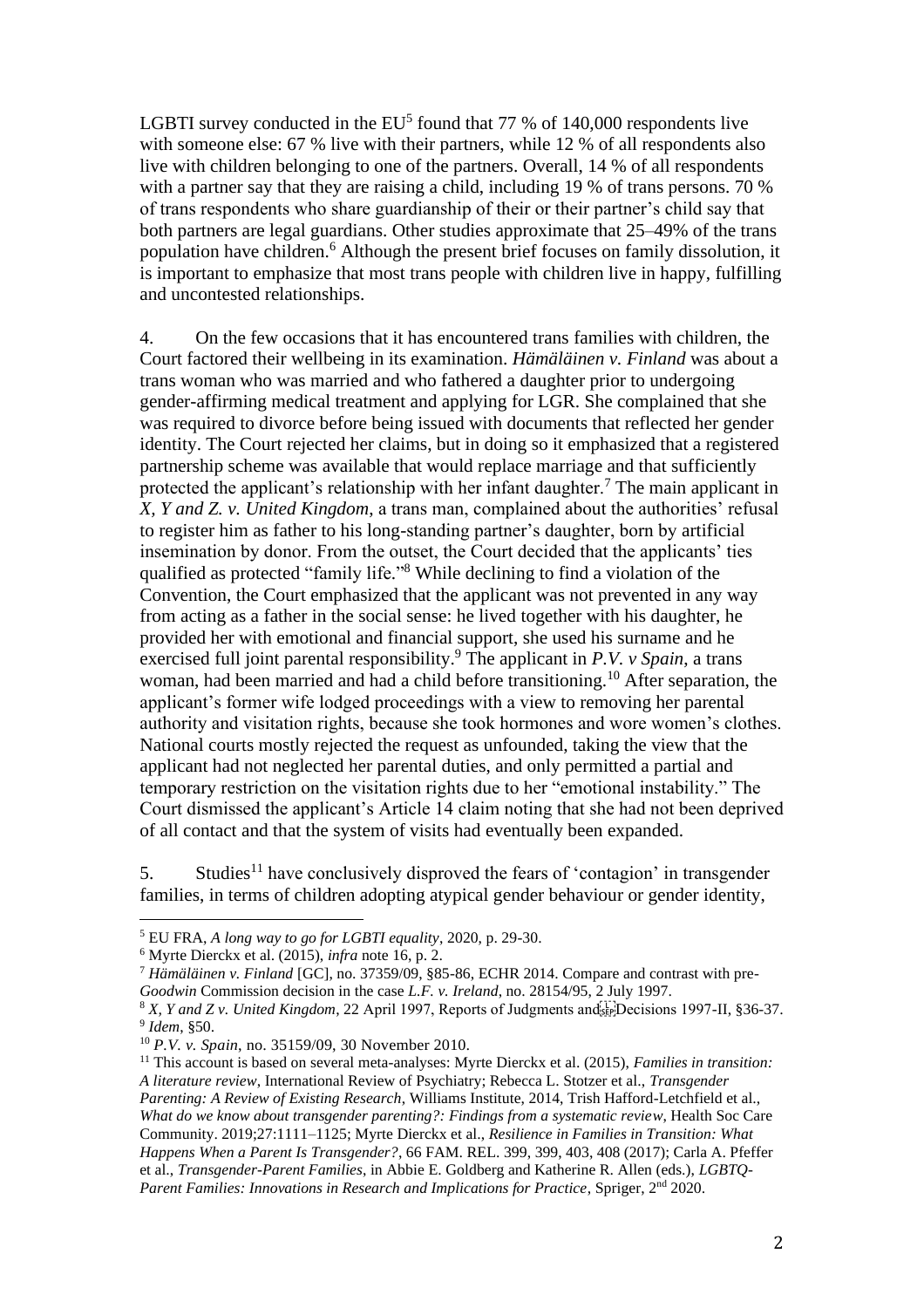or of an impact on developmental milestones.<sup>12</sup> A Belgian study,<sup>13</sup> based on in-depth interviews with minor children and their parents (trans and cisgender), found that although gender transition can be a "challenging and emotional process for the entire family", most children "did not experience their parent's gender transition as a painful loss." This was often due to the various protective processes developed by the family, including family continuity and communication, the acceptance of a partner, and reflection and analysis from both the parent and child regarding the meaning of transition to set them at greater ease.

6. The majority of transgender parents questioned in multiple studies reported that relationships with their children were generally good or positive, including after "coming out" or transitioning.<sup>14</sup> Several variables may play a role during difficult gender transitions, including the age of children (younger children seem more accepting), the relationship between parents, even when they are separated, and the existence of social stigmatisation.<sup>15</sup> Both children and parents often experienced a lack of trans or trans-friendly and knowledgeable therapists, a lack of support groups and having social service needs related to childcare and networking with other parents.<sup>16</sup> Besides challenges, some research suggested that transgender families provide a beneficial environment for accepting differences and embracing diversity.<sup>17</sup>

### *b) Restrictions on transgender people's reproductive and family rights*

7. Historically, States sought to control transgender people's reproductive rights and disrupt parent/child relationships through legal restrictions and court practice, underpinned by hetero-normative and transphobic assumptions. The sterilisation requirement, motivated by a concern for preserving traditional gender roles, used to be the norm across Europe and still is the law in 13 States. Sweden used to have in place a ban on saving own reproductive material in addition to the sterilization requirement,<sup>18</sup> while other countries prevented trans individuals with children from accessing gender recognition procedures.<sup>19</sup> Married trans people are often required to end their marriage before being able to rectify their identification documents. The United Kingdom makes LGR in the case of married trans people contingent on spousal consent.<sup>20</sup> These requirements may fuel family disagreement during an already challenging transition period and provide the cisgender spouse with the upper

 $12$  Myrte Dierckx et al. (2015), p. 2-3; supra note 16.

<sup>13</sup> Myrte Dierckx et al. (2017), p. 11, supra note 16.

<sup>&</sup>lt;sup>14</sup> See Rebecca L. Stotzer et al., p. 9-10 or Trish Hafford-Letchfield et al., p. 1119-1120.

<sup>15</sup> Myrte Dierckx et al. (2015), p. 2-3. Similar outcomes reported in or Trish Hafford-Letchfield et al., p. 1119-1120.

<sup>16</sup> Rebecca L. Stotzer et al., p. 12, Myrte Dierckx et al. (2017), p. 3.

<sup>&</sup>lt;sup>17</sup> Rebecca L. Stotzer et al., p. 12.

<sup>18</sup> Jenny Gunnarsson Payne & Theo Erbenius (2018) *Conceptions of transgender parenthood in fertility care and family planning in Sweden: from reproductive rights to concrete practices*, Anthropology & Medicine,25:3, 329-343,

<sup>&</sup>lt;sup>19</sup> In Ukraine, Order No. 60/3 February 2011 of the Health Ministry, withdrawn on 31 December 2016, automatically disqualified trans people with minor children from LGR. In Japan, original statutory provisions, upheld by the Supreme Court in 2007, required trans people applying for LGR to be childless, justified with the need to prevent 'disturbance of the family order' and potential 'harm for children' as well as Japan's unique customs, traditions and family structures. There was partial reform in 2008 and now only the absence of minor children is required, Jens M. Scherpe (ed.), *The legal status of transsexual and transgender persons*, Intersentia, 2015, p. 638.

<sup>&</sup>lt;sup>20</sup> For example England and Wales, under the Legal Gender Recognition Act 2004.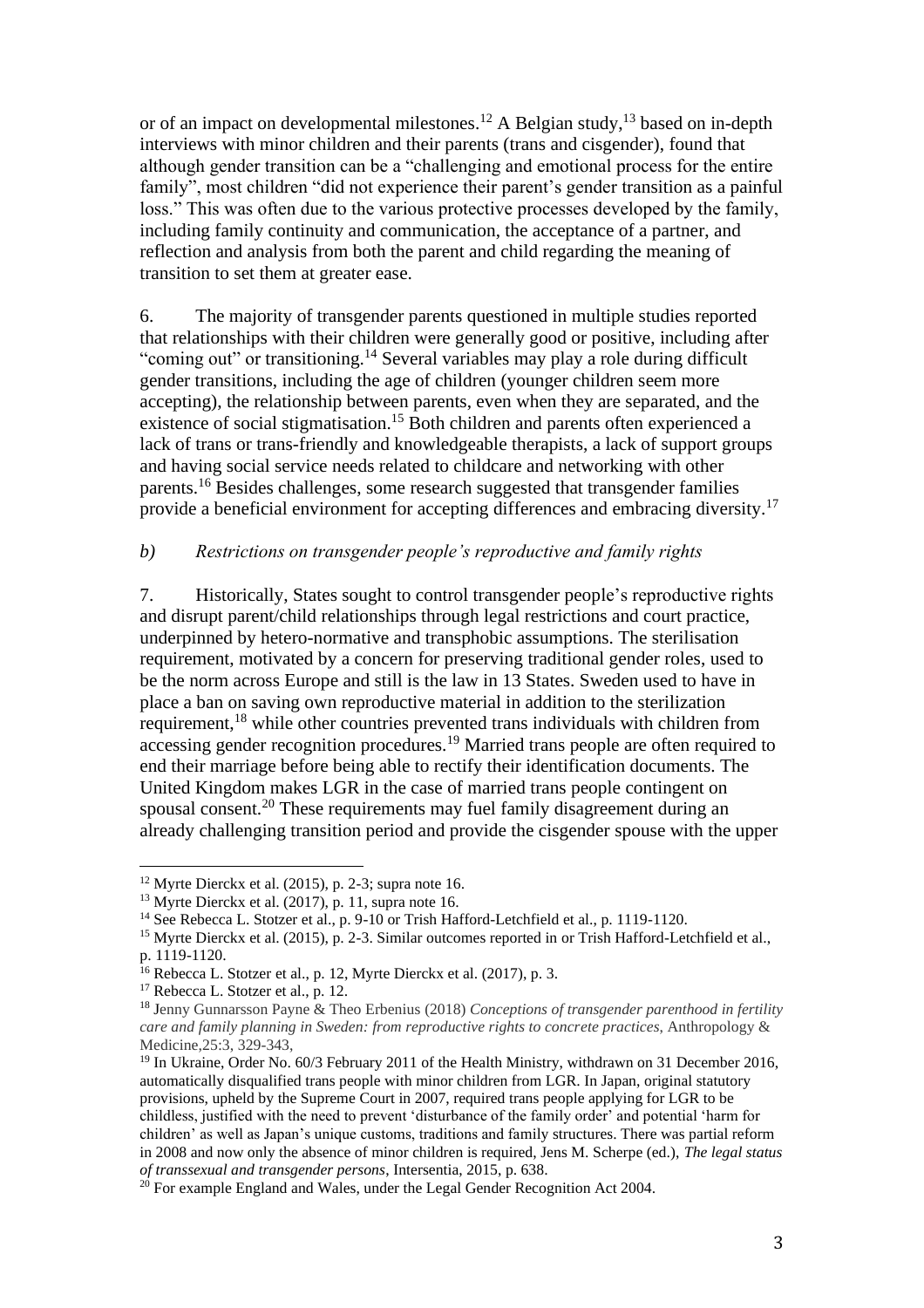hand in case of a dispute, with access to children frequently at stake.

8. Courts in some countries used to routinely void marriages involving trans partners based on the doctrine that sex is an immutable biological category that is fixed at birth. This doctrine was introduced in the infamous '70s British judgment *Corbett v. Corbett* that defined the law for several decades until finally displaced by this Court's *Christine Goodwin<sup>21</sup>* judgment, which, in turn, resulted in the adoption of the Gender Recognition Act 2004. The jurisprudence built on *Corbett* served as a pretext for severing contact between trans parents and their children in many cases, as marriages voided extinguished any rights of custody or visitation. Furthermore, there is widespread discrimination in child custody disputes, based on outdated and unscientific stereotypes around transgender parenthood.<sup>22</sup>

II. Relevant trends on transgender rights

# *a) Depathologisation*

9. Pathologisation, which is based on the pre-conceived idea that trans identities are inherently disordered, subverts an essential aspect of human personality and leads to serious human rights violations.<sup>23</sup> In 2016, several regional and global international human rights mechanisms issued a joint statement calling for an urgent end to the pathologisation of trans adults and children, by reforming medical classifications and adopting measures to prevent all forms of forced treatment and procedures affecting the people in question.<sup>24</sup> The group noted that pathologisation was one of the root causes behind widespread human rights violations and an obstacle to overcoming negative attitudes, stereotypes, and the barriers preventing the realisation of their rights. In particular, pathologisation serves as a justification for imposing unwanted medical treatments, hindered access to gender-affirming treatments and to LGR, contributed to marginalisation and exclusion in education, health, employment and housing among other areas and was conducive to violence.

10. The Inter-American Court of Human Rights (IACtHR) noted that medical or psychological certification of gender identity runs counter to the principle of selfdetermination and that of the free development of one's personality.<sup>25</sup> Certification pre-requisites are invasive, call into question the person's identity, while resting on

<sup>&</sup>lt;sup>21</sup> Christine Goodwin v. the United Kingdom [GC], no. 28957/95, ECHR 2002-VI.

<sup>22</sup> Myrte Dierckx et al. (2017), *infra* note 16, p. 2.

<sup>23</sup> OHCHR, *Living Free and Equal: What States are doing to tackle violence and discrimination against lesbian, gay, bisexual, transgender and intersex people*, 2016, pp. 74-75; Joint statement of United Nations and regional human rights experts, "Pathologization – Being lesbian, gay, bisexual and/or trans is not an illness", 17 May 2016; Reports of the Independent Expert on protection against violence and discrimination based on sexual orientation and gender identity: A/73/152, 2018, § 10-16 and A/HRC/35/36, 2017, § 58.

<sup>24</sup> *"Pathologization – Being lesbian, gay, bisexual and/or trans is not an illness" For International Day against Homophobia, Transphobia and Biphobia - Tuesday 17 May 2016*, available here [http://www.ohchr.org/en/NewsEvents/Pages/DisplayNews.aspx?NewsID=19956&LangID=E.](http://www.ohchr.org/en/NewsEvents/Pages/DisplayNews.aspx?NewsID=19956&LangID=E) 

<sup>25</sup> I/A Court H.R., *Gender identity, and equality and non-discrimination with regard to same-sex couples. State obligations in relation to change of name, gender identity, and rights deriving from a relationship between same-sex couples (interpretation and scope of Articles 1(1), 3, 7, 11(2), 13, 17, 18 and 24, in relation to Article 1, of the American Convention on Human Rights)*. Advisory Opinion OC-24/17 of November 24, 2017. Series A No. 24, available here (in English): [http://www.corteidh.or.cr/docs/opiniones/seriea\\_24\\_eng.pdf,](https://eur03.safelinks.protection.outlook.com/?url=http%3A%2F%2Ftrk.masterbase.com%2Fv3%2FMB%2F43BE8FF8FC213E8AFDF5C6C0803C9A652E6CDFC13A12FDC299B465D63295CE2BC4BDF93702DBA503B10265C4112150AF91C72A065D16A94A065AB5EA2D98717CD932CB1B3275938508301340962F215682D1A5D840BC6F48A435B0B34FEA258A2248AF4D632C000210DB25F225AEBB7B0F4A8E86C4B3288CF3C9B9B8A90057F5C9F14B4D01FDB7EC18181A495F8F8974&data=01%7C01%7Crobert.wintemute%40kcl.ac.uk%7C8b9581dae2204b0c12ee08d818675f8f%7C8370cf1416f34c16b83c724071654356%7C0&sdata=DxNrcJaqdRZ169FZP7HnTfelmXMkXj1KUpb7gPS7yfk%3D&reserved=0) §127 et seq.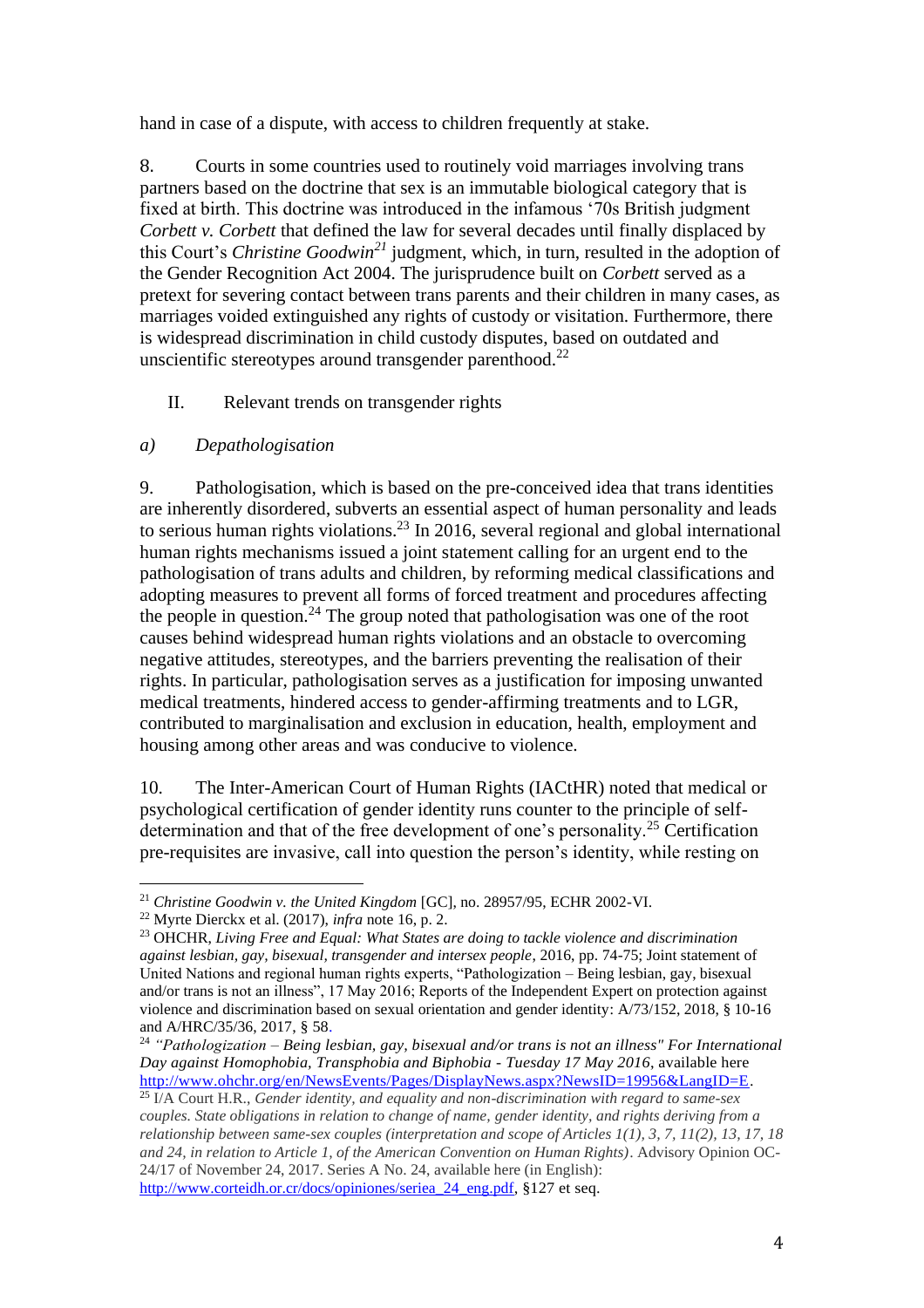the assumption that having an identity contrary to the sex assigned at birth is inherently pathological, and perpetuate the prejudices associated with the gender binary. The World Professional Association for Transgender Healthcare (WPATH) emphasised that "the expression of gender characteristics, including identities, that are not stereotypically associated with one's assigned sex at birth is a common and culturally-diverse human phenomenon which should not be judged as inherently pathological or negative.<sup>26</sup> "Gender identity disorder" or equivalent diagnoses contribute to the stigmatisation and social exclusion of trans people, without contributing to their physical or mental wellbeing.<sup>26</sup>

11. In 2019, the World Health Organisation (WHO) amended the International Classification of Diseases (ICD), by removing all trans-related diagnoses from the mental health chapter and opening a new chapter on "Conditions related to Sexual Health," that includes gender incongruence<sup>27</sup>. The new chapter is intended to facilitate access to medical treatment and cost coverage for those trans people who wish to undergo such therapies, while recognising that being transgender is not a mental health condition. The WHO explained that "trans-related and gender diverse identities are not conditions of mental ill health, and classifying them as such can cause enormous stigma."<sup>28</sup> The new version of the authoritative manual, ICD-11, will be implemented at the national level from January 2022. These changes deprive pathologisation of trans identities of its 'scientific' justification.

### *b) Gender identity as a protected ground under non-discrimination law*

12. The third party interveners submit that trans people qualify as "a particularly vulnerable group in society, whose members have suffered considerable discrimination in the past", and should therefore be afforded strict protection under Article 14. Studies, reports, position papers and other research, including by the Parliamentary Assembly<sup>29</sup> and the Commissioner for Human Rights,  $30$  consistently indicate that trans people suffer from disproportionately high levels of violence, harassment and discrimination in all fields of life. The above-mentioned 2020 FRA LGBTI survey indicates that most (60%) trans respondents are 'rarely' or 'almost never' open compared to 40% of gay men and 35% of lesbian women. Over a half of trans people have been discriminated against over the last year, compared to 39% of lesbian women and 32% of gay men. Trans teenagers suffer much more discrimination than their lesbian, gay or bisexual peers. A higher proportion of trans people felt discriminated at work in 2019 compared to 2012. The trans community

<sup>26</sup> WPATH *De-psychopathologisation Statement*, 26 May 2010. The WPATH publishes the *Standards of Care for the Health of Transsexual, Transgender, and Gender Nonconforming People* (SoC), which outline the treatment protocols for gender reassignment treatment, "based on the best available science and expert professional consensus". The latest version from 2011 is available here: [http://www.wpath.org/.](http://www.wpath.org/)

**<sup>27</sup>** World Health Organisation, ICD-11 for Mortality and Morbidity Statistics (ICD-11 MMS) 2018 version, available here[: https://icd.who.int/browse11/l-m/en.](https://icd.who.int/browse11/l-m/en) Also see "WHO releases new International Classification of Diseases (ICD 11)", 18 June 2018, available here: [https://www.who.int/news-room/detail/18-06-2018-who-releases-new-international-classification-of](https://www.who.int/news-room/detail/18-06-2018-who-releases-new-international-classification-of-diseases-(icd-11)[diseases-\(icd-11\)](https://www.who.int/news-room/detail/18-06-2018-who-releases-new-international-classification-of-diseases-(icd-11).

<sup>&</sup>lt;sup>28</sup>WHO/Europe brief – transgender health in the context of ICD-11: [http://www.euro.who.int/en/health](http://www.euro.who.int/en/health-topics/health-determinants/gender/gender-definitions/whoeurope-brief-transgender-health-in-the-context-of-icd-11#402873)[topics/health-determinants/gender/gender-definitions/whoeurope-brief-transgender-health-in-the](http://www.euro.who.int/en/health-topics/health-determinants/gender/gender-definitions/whoeurope-brief-transgender-health-in-the-context-of-icd-11#402873)[context-of-icd-11#402873.](http://www.euro.who.int/en/health-topics/health-determinants/gender/gender-definitions/whoeurope-brief-transgender-health-in-the-context-of-icd-11#402873)

<sup>29</sup> Parliamentary Assembly, *Discrimination against transgender people in Europe: Report*, 2015.

<sup>30</sup> Commissioner for Human Rights, *Human Rights and Gender Identity*, 29 July 2009.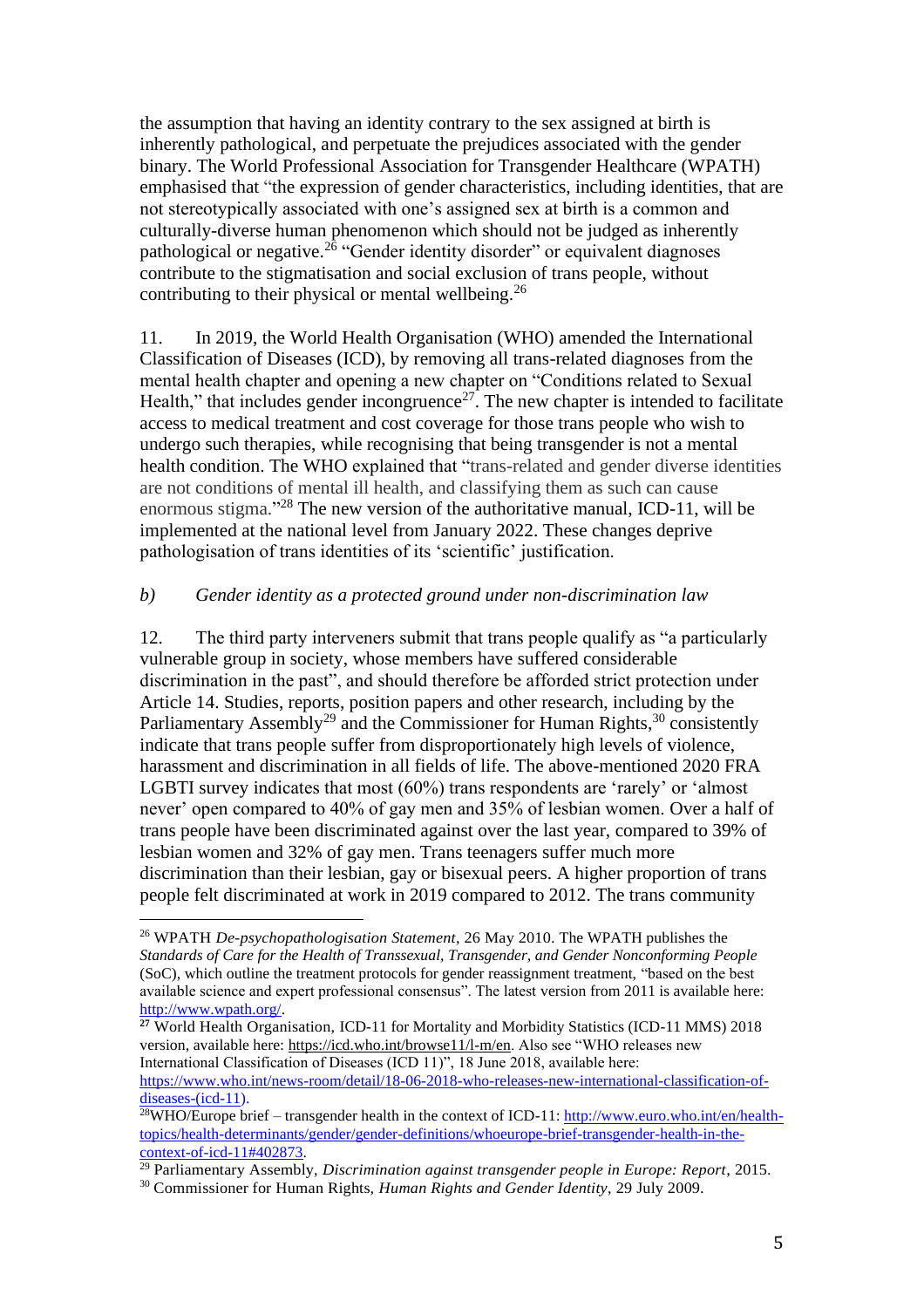suffers more harassment and assaults than their lesbian, gay and bisexual peers. The TGEU Trans Murder Monitoring Project,<sup>31</sup> which has been documenting thousands of murders across the world, found that trans and gender-diverse people are victims of horrifying hate violence, including extortion, physical and sexual assaults, and murder, which often go unreported.

13. Gender identity is protected under Article 14, although the language used by the Court has been uneven. In *P.V. v. Spain*, the Court stated that Article 14 "undoubtedly" covered "transsexuality"<sup>32</sup> In *Identoba and others v. Georgia*, the Court mentioned in passing that Article 14 "duly covers questions related to sexual orientation and gender identity."<sup>33</sup> In *Hämäläinen*, the Court appeared to suggest that gender identity should be encompassed within the grounds of "gender or sexual orientation" and accordingly that strict scrutiny would have been called for.<sup>34</sup> The *Convention on Preventing and Combating Violence against Women* ('*the Istanbul Convention*') must be implemented without discrimination based on gender identity, among other grounds.<sup>35</sup> The Committee of Ministers<sup>36</sup> and the Parliamentary Assembly<sup>37</sup> adopted documents urging Member States to combat discrimination based on gender identity in all areas of life.

14. Transgender people are also protected under EU gender equality legislation. In 1996, the CJEU held that discrimination against people who intend to undergo, are undergoing and have undergone gender reassignment may amount to sex discrimination.<sup>38</sup> *P. v. S. and Cornwall County Council* concerned a trans person who had been dismissed from work for having proposed to undergo gender reassignment treatment. The CJUE reasoned that, considering "its purpose and the nature of the rights which it seeks to safeguard," the scope of the directive in question "cannot be confined to discrimination based on the fact that a person is of one or other sex." Therefore, "such discrimination is based, essentially, if not exclusively, on the sex of the person concerned." Those findings were reiterated, with some variation, in three other cases:  $K.B.,<sup>39</sup>$  concerning the access of the trans partner to a survivor's occupational pension, *Richards*, <sup>40</sup> concerning the access to a statutory retirement pension, and *MB*, concerning the access of a married trans woman to a statutory

 $31$  According to date available on the website of the project,  $\frac{http://transrespect.org/en/}{http://transrespect.org/en/}$ .

<sup>32</sup> *P.V. v. Spain*, no. 35159/09, § 30, 30 November 2010.

<sup>33</sup> *Identoba and Others v. Georgia*, no. 73235/12, § 96, 12 May 2015. Also *Beizaras and Levickas* 

*v. Lithuania*, no. 41288/15, § 113, 14 January 2020.

<sup>34</sup> *Hämäläinen v. Finland* [GC], no. 37359/09, § 109, ECHR 2014.

<sup>35</sup> *Council of Europe Convention on preventing and combating violence against women and domestic violence*, Articles 3 and 4§3.

<sup>36</sup> *Rec. CM/Rec(2010)5 of the Committee of Ministers to member states on measures to combat discrimination on grounds of sexual orientation or gender identity*, 31 March 2010, Section I.A. <sup>37</sup> Parliamentary Assembly, *Discrimination against Transgender people in Europe*, Resolution 2048(2015), §6.1.

<sup>38</sup> CJEU, Case C-13/94 *P. v S. and Cornwall County Council* [1996]. The notion of 'gender identity' is expressly mentioned in EU law: *Directive 2012/29/EU of 25 October 2012* 

*establishing minimum standards on the rights, support and protection of victims of crime*. *Preamble*, §9; *Directive 2011/95/EU of 13 December 2011 on standards for the qualification of third country nationals or stateless persons as beneficiaries of international protection, for a uniform status for refugees or for persons eligible for subsidiary protection, and for the content of the protection granted (recast)*, [2011], Article 10(1)(d).

<sup>39</sup> CJEU, Case C-117/01 *K.B. v National Health Service Pensions Agency and Secretary of State for Health* [2004].

<sup>40</sup> CJEU, Case C-423/04 *Richards v Secretary of State for Work and Pensions* [2006].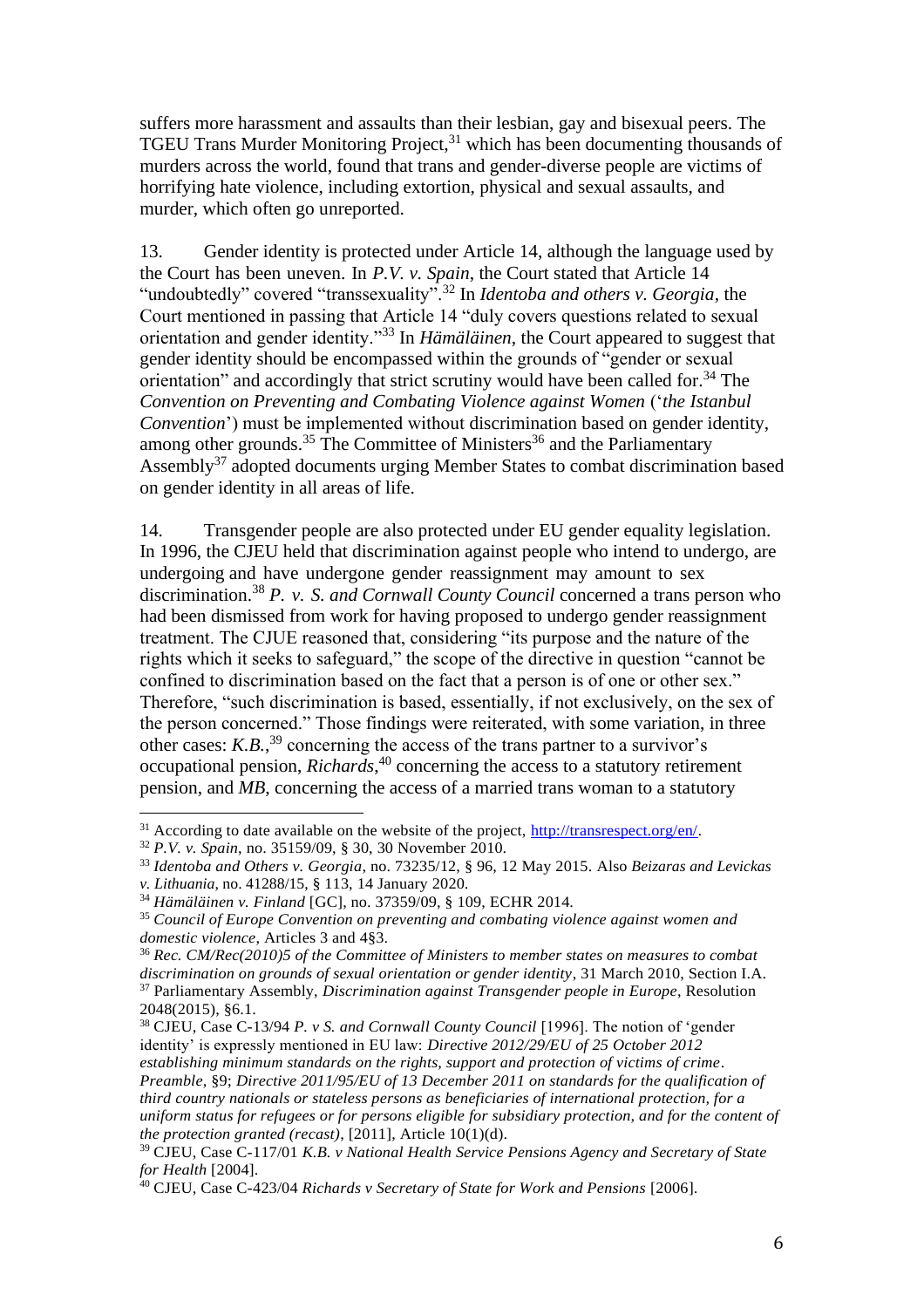retirement pension.<sup>41</sup>

15. UN Treaty Bodies routinely refer to gender identity as a protected characteristic. <sup>42</sup> In *G. v. Australia*, on the divorce requirement for the purposes of LGR, the Human Rights Committee (HRC) stated that "the prohibition against discrimination under Article 26 [of the ICCPR] encompasses discrimination on the basis of marital status and gender identity, including transgender status."<sup>43</sup> Gender identity and gender expression are protected grounds under the American Convention on Human Rights, with any differential treatment based on these grounds subject for strict scrutiny.<sup>44</sup> In a far-reaching judgment, the US Supreme Court has recently held that transgender people are covered by the prohibition of sex discrimination in the field of employment under Title VII of the 1964 Civil Rights Act.<sup>45</sup>

# *c) The right to legal gender recognition*

16. The Court has established that gender identity is a fundamental personal characteristic and a basic attribute of self-determination that comes within the scope of the right to respect for private life.<sup>46</sup> Gender identity is "one of the most basic essentials of self-determination"<sup>47</sup> and the expression of a "right to sexual selfdetermination." The Parliamentary Assembly<sup>48</sup> and the Commissioner for Human Rights<sup>49</sup> have also affirmed the right to gender self-determination. The IACtHR noted that gender identity is an expression of the possibility that every human being should have "to self-determine and freely choose the options and circumstances that give meaning to their existence, according to their own convictions.<sup>550</sup>

17. In *A.P, Garçon and Nicot v. France*, the Court ruled that the requirement to undergo sterilisation or treatment involving a very high probability of sterility as a precondition to LGR was in breach of the right to respect for private life.<sup>51</sup> In *Transgender Europe and ILGA-Europe v. Czech Republic*, the European Committee for Social Rights declared the forced sterilisation requirement to be in breach of Article 11 of the Social Charter on the right to protection of health, based on similar reasoning.<sup>52</sup> In 2018, the CJEU held that requiring a trans woman to divorce before being recognised in her inner gender identity, a necessary pre-condition for becoming eligible for a retirement pension from the statutory age available to women,

<sup>41</sup> CJEU, Case C-451/16, *MB v. Secretary of State for Work and Pensions* [2018].

<sup>42</sup> International Lesbian, Gay, Bisexual, Trans and Intersex Association: Kirichenko K, Ihler M. *United Nations Treaty Bodies: References to sexual orientation, gender identity, gender expression and sex characteristics*: *Annual Report 2018* (Geneva: ILGA World, February 2020).

<sup>43</sup> HRC, *G. v. Australia*, Communication no. 2172/2012, 17 March 2017, §7.12-7.15.

<sup>44</sup> IACtHR, Advisory Opinion OC-24/17, supra note 25*,* §64-81.

<sup>45</sup> *Bostock v. Clayton County*, Georgia [2020]

<sup>46</sup> *Van Kück v. Germany*, no. 35968/97, §56 and 75, ECHR 2003-VII.

<sup>47</sup> *Y.Y. v. Turkey*, no. 14793/08, §102, 10 March 2015 (extracts).

<sup>48</sup> Resolution 2048 (2015), *Discrimination against transgender people in Europe*, §6.2.1. <sup>49</sup> See for example the Commissioner's statement of 22 October 2015, in which he "encouraged member states to follow the current European trend towards recognising the self-determination of trans people regarding their gender," Annual Activity Report 2015, 14 March 2016, p. 30. <sup>50</sup> IACtHR, Advisory Opinion OC-24/17, supra note 25, §85-101 and particularly §93.

<sup>51</sup> *A.P., Garçon and Nicot v. France*, nos. 79885/12 and 2 others, 6 April 2017.

<sup>52</sup> European Committee of Social Rights, *Transgender Europe and ILGA-Europe v. the Czech Republic*, complaint no. 117/2015, 15 May 2018.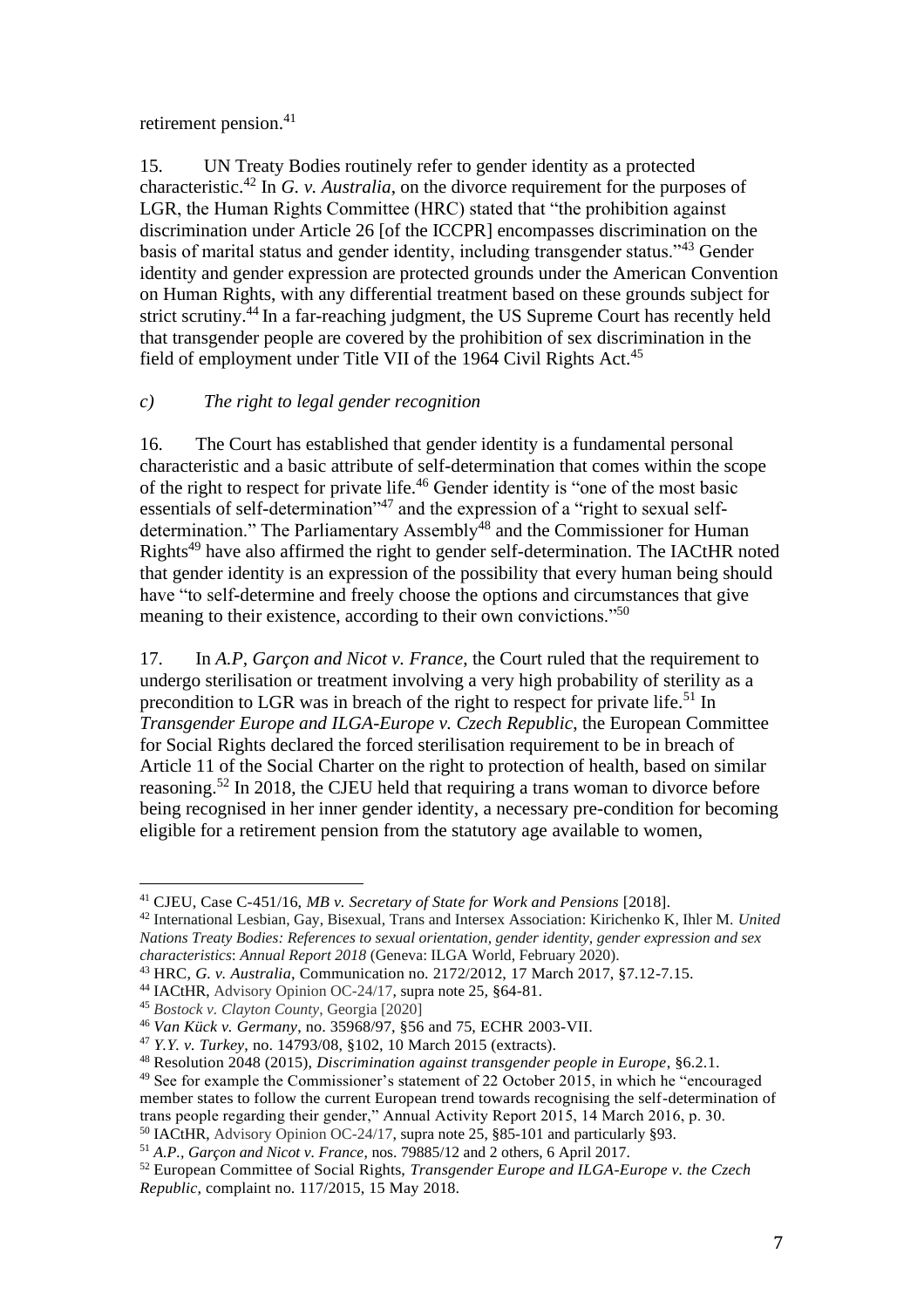constituted discrimination based on sex.<sup>53</sup> An increasing number of Council of Europe members, currently eleven, have in place LGR legislation based on selfdetermination.<sup>54</sup>

18. Council of Europe standards support the principle that a trans person's officially recognized gender identity should be determinative of all their rights and obligations. The Committee of Ministers called on States to "take appropriate measures to guarantee the full legal recognition of a person's gender reassignment in all areas of life."<sup>55</sup> In *Christine Goodwin*, the Court remarked that although the legal changes envisaged with respect to LGR had significant "repercussions" in terms of birth registration, access to records, family law, affiliation, inheritance, criminal justice, employment, social security and insurance, these were "far from insuperable." The Court was unable to identify any specific 'hardship or detriment' flowing from LGR being made available and stated that "society may reasonably be expected to tolerate a certain inconvenience to enable individuals to live in dignity and worth in accordance with the sexual identity chosen by them at great personal cost."<sup>56</sup> The Court clarified in its case-law that LGR applies equally for the purposes of marriage<sup>57</sup> and gendered pension eligibility requirements.<sup>58</sup>

19. The advances outlined above are based on the recognition that trans people should not have to face discriminatory consequences after choosing to live in accordance with their gender identity or because they underwent gender-affirming medical treatment. After all, the Court has affirmed that "given the numerous and painful interventions involved in gender reassignment surgery and the level of commitment and conviction required to achieve a change in social gender role, it cannot be suggested that there is anything arbitrary or capricious in the decision taken by a person to undergo gender reassignment."<sup>59</sup> For example, the *A.P, Garçon and Nicot v. France* judgment was predicated on the finding that trans people faced an "impossible dilemma" in being forced to choose between their right to bodily integrity and their right to gender identity recognition.<sup>60</sup> Notwithstanding the outcome in *Hämäläinen*, based on a particular set of facts, the dissenters in that judgment made a similar point, that "it is highly problematic to pit two human rights – in this case, the right to recognition of one's gender identity and the right to maintain one's civil status – against each other." The above-mentioned CJEU *P v. S* judgment is based on a

<sup>53</sup> CJEU, Case C-451/16, *MB v. Secretary of State for Work and Pensions* [2018].

<sup>54</sup> Denmark (2014), Malta (2015), Ireland (2015), Norway (2016), Luxembourg (2018), Iceland (2019) and some regions in Spain have legislation based purely on self-determination. While France (2016), Belgium (2017), Greece (2017) and Portugal (2018) do not require any sort of medical certification for the purposes of LGR, they have other, non-medical requirements or formalities, such as judicial filters, single status or age. See the TGEU Trans rights Europe & Central Asia index 2020, here: [https://tgeu.org/trans-rights-europe-central-asia-index-2020-indicators-criteria/.](https://tgeu.org/trans-rights-europe-central-asia-index-2020-indicators-criteria/) <sup>55</sup> *Recommendation CM/Rec(2010)5 of the Committee of Ministers to member states on measures to* 

*combat discrimination on grounds of sexual orientation or gender identity*, 31 March 2010, §21. <sup>56</sup> *Christine Goodwin v. the United Kingdom* [GC], no. 28957/95, §91, ECHR 2002-VI. The Court has

recently restated the same principle as follows: "states are required, in accordance with their positive obligation under Article 8, to recognize the change of gender undergone by post-operative transsexuals through, *inter alia*, the possibility to amend the data relating to their civil status, *and the ensuing consequences*," *Hämäläinen v. Finland* [GC], no. 37359/09, §68, ECHR 2014. <sup>57</sup> *Idem*, §103.

<sup>58</sup> *Grant v. the United Kingdom, no. 32570/03, §43, ECHR 2006-VII.*

<sup>59</sup> *Christine Goodwin v. the United Kingdom* [GC], no. 28957/95, §52, ECHR 2002-VI.

<sup>60</sup> *A.P., Garçon and Nicot v. France*, nos. 79885/12 and 2 others, §132, 6 April 2017.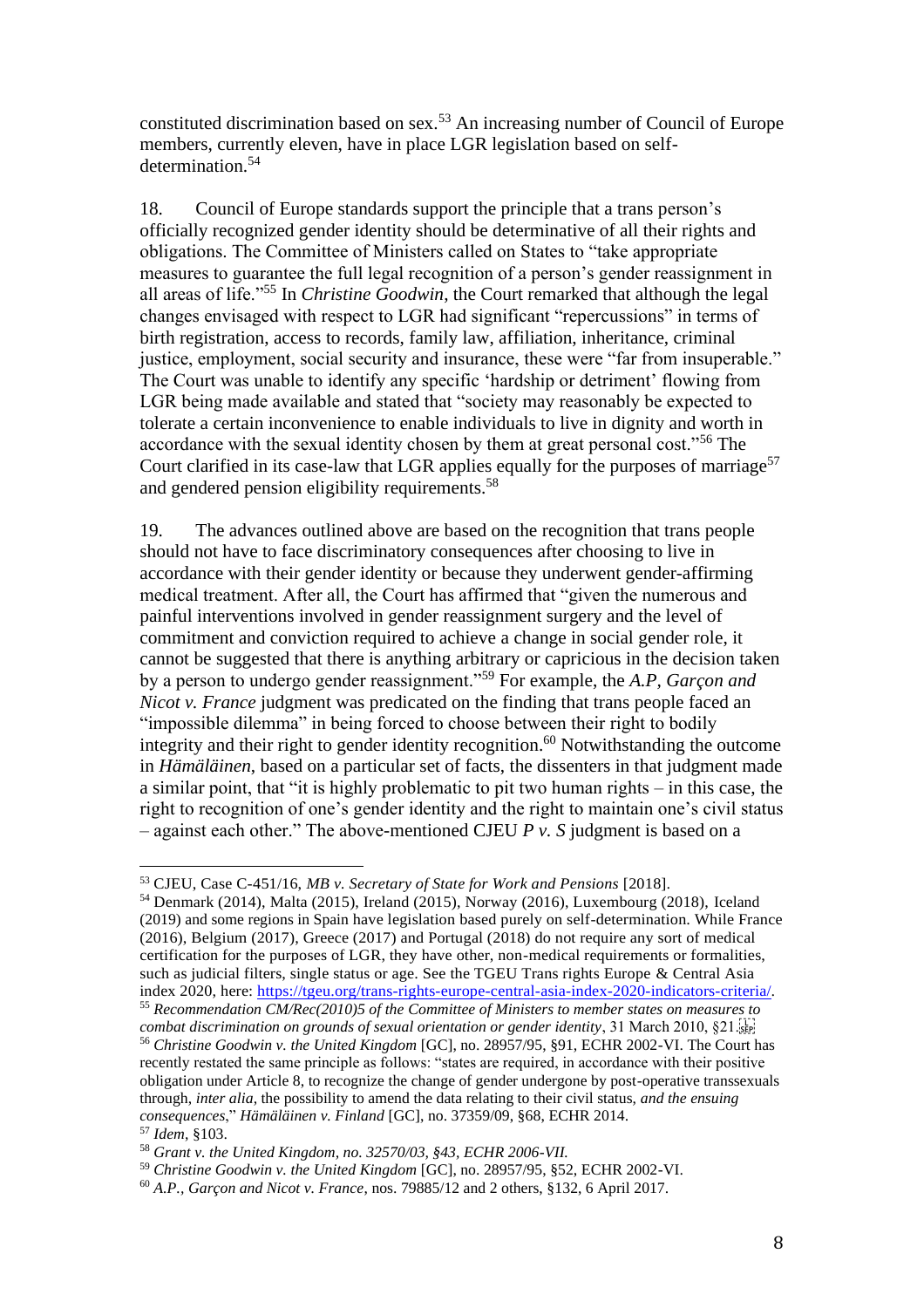similar insight, that trans people should not be forced to choose between presenting in accordance to their gender identity and keeping their job. The same principle should apply in the family life sphere, in the sense that trans people should not suffer any detriment as a result of living in accordance with their gender identity, a right that everybody else is otherwise taking for granted.

### III. Discrimination based on gender identity in relation to parental rights

20. This Court has developed clear principles with respect to custody decisions and access to children. The right of parents and children to enjoy each other's company subsists even if the relationship between the parents is broken.<sup>61</sup> The best interests of the child are a primary consideration in this area, potentially overriding parental rights in case of conflict. Nonetheless, there is an assumption that maintaining the child's ties with their family serves their best interests, unless the family has proved particularly unfit. Family ties may only be severed in very exceptional circumstances. Everything must be done to preserve personal relations and, if and when appropriate, to "rebuild" the family. In that sense, States have a positive obligation to adopt specific measures designed to facilitate contact and "reconcile the conflicting interests of the parties," including by providing mediation services, addressing communication barriers<sup>62</sup> or helping persons in difficulty.<sup>63</sup>

21. Strict scrutiny applies to restrictions on parental rights of contact, which may lead to the parent-child relationship being effectively curtailed. Such restrictions require an in-depth examination of the entire family situation and a whole series of factors, in particular factors of a factual, emotional, psychological, material and medical nature."<sup>64</sup> This Court has been willing to interrogate restrictions couched in the high language of the best interests principle, which were in fact based on stereotypes and lacked evidence of actual harm. In a case involving a Jehovah's Witness parent, the Court criticised domestic courts for "ruling *in abstracto* and on the basis of general considerations, without establishing a link between the children's living conditions with their mother and their real interests."<sup>65</sup> In *Y.I. v. Russi*a, the Court stated that "the applicant's drug addiction appears to have been the main, if not the only, ground for depriving her of parental authority" and that the authorities "did not assess the impact which the children's separation from their mother […] might have on their well-being."<sup>66</sup> In *Vojnity* v. Hungary, the Court pointed out that "there is no evidence that the applicant's religious convictions involved dangerous practices or exposed his son to physical or psychological harm."<sup>67</sup> In *Cînța v. Romania*, the Court concluded that "the applicant was perceived as a threat because of his mental illness without further consideration to the concrete circumstances of the case and the family situation."<sup>68</sup>

22. The Court has already dismissed as unscientific the Russian authorities'

<sup>61</sup> *Kacper Nowakowski v. Poland*, no. 32407/13, § 70-75, 10 January 2017.

<sup>62</sup> *Idem*, §87-88, 95.

<sup>63</sup> *Y.I. v. Russia*, no. 68868/14, § 87, 25 February 2020.

<sup>64</sup> *Idem*, §78.

<sup>65</sup> *Palau-Martinez v. France*, no. 64927/01, § 42, ECHR 2003-XII.

<sup>66</sup> *Y.I. v. Russia*, no. 68868/14, § 90, 93, 25 February 2020.

<sup>67</sup> *Vojnity v. Hungary*, no. 29617/07, § 38, 12 February 2013.

<sup>68</sup> *Cînța v. Romania*, no. 3891/19, § 74, 18 February 2020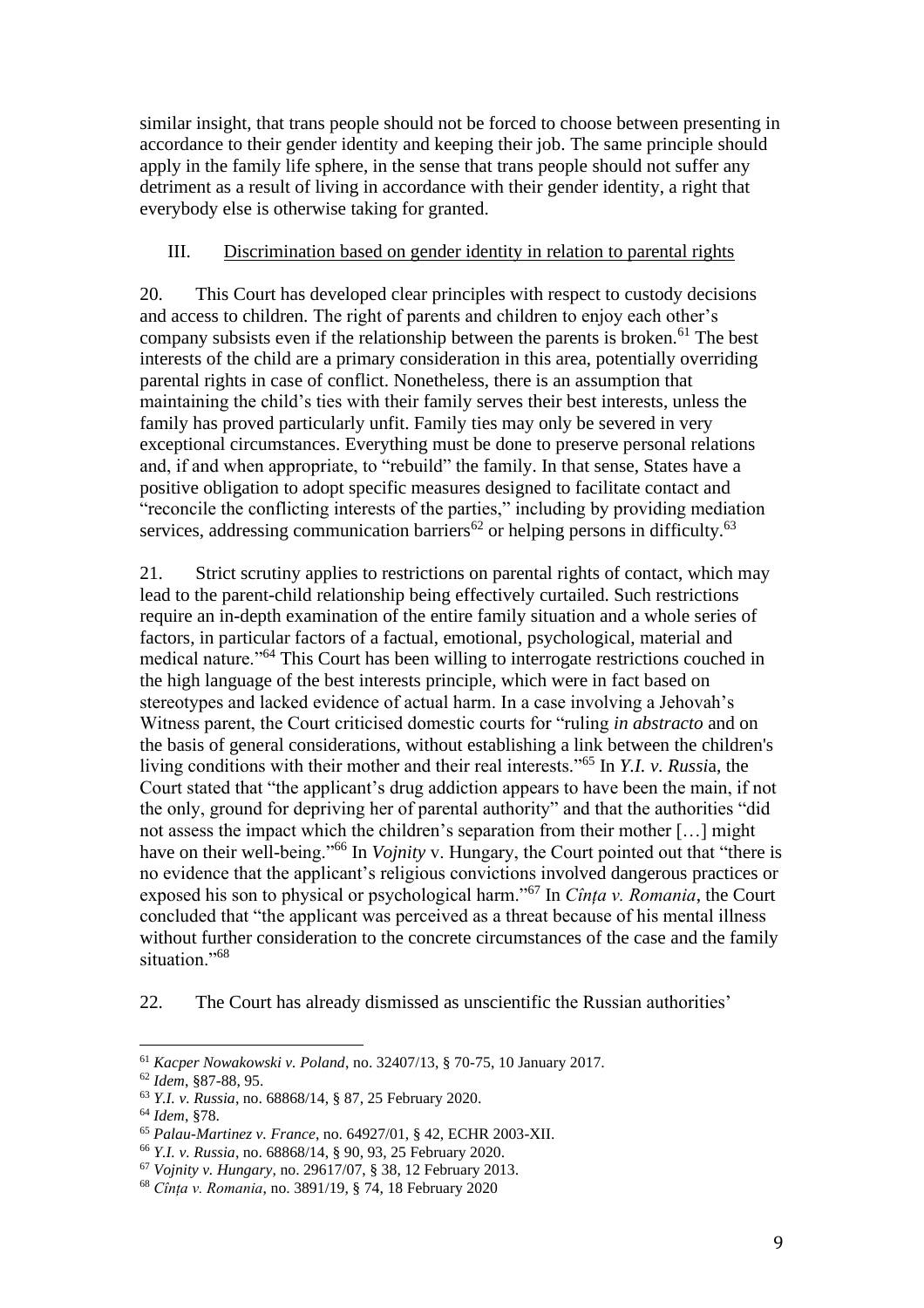concerns about exposing children to "gay propaganda", as well as their reliance on majoritarian preferences in order to justify differential treatment. <sup>69</sup> The violation of Article 14 in *Salguiero* was predicated on "a distinction based on considerations regarding the applicant's sexual orientation," namely the applicant living with another man, homosexuality being an "illness" or normative views about the environment that is suitable for raising children.<sup>70</sup> In *E.B. v. France*, an adoption case, the Court considered veiled references to the applicant's homosexuality, such as that the child would lack of a "paternal" reference, to constitute evidence of discrimination.<sup>71</sup> For its part, the Parliamentary Assembly adopted in 2018 a resolution that asked States to "protect the rights of parents and children in rainbow families without discrimination based on  $\left[\ldots\right]$  gender identity," including with respect to parental authority.<sup>72</sup>

23. Similar considerations appear in the IACtHR judgment *Karen Atala v. Chile*, concerning the denial of custody to a lesbian mother, motivated by her sexual orientation. The IACtHR pointed out that "the determination of the child's best interest in cases involving the care and custody of minors must be based on an assessment of specific parental behaviors and their negative impact on the well-being and development of the child, or of any real and proven damage or risks to the child's well-being and not those that are speculative or imaginary." It therefore followed that "speculations, assumptions, stereotypes, or generalized considerations regarding the parents' personal characteristics or cultural preferences regarding the family's traditional concepts are not admissible."<sup>73</sup> The IACtHR reasoned that it was impermissible to justify a differential treatment by reference to the risk of social discrimination as States had an obligation to "confront intolerant and discriminatory expressions in order to prevent exclusion or the denial of a specific status."<sup>74</sup>

24. British courts have recently examined a widely publicized case that featured prominently the question of whether social discrimination could justify denying visitation rights to a trans woman and that involved a family belonging to an ultra-Orthodox Jewish community. The claimant, a trans woman who had been married with five children, was excluded from the community after transitioning to her inner gender identity and denied access to her children. She made an application for direct contact, which was initially rejected based on fears that the children would be ostracized from their community.<sup>75</sup> However, this decision was reversed on appeal, based on several considerations. First, the Court of Appeal expressed doubts that social animus, without greater justification, could suffice to terminate all direct contact between parent and child. Second, the court was concerned that not enough attempts were made to enforce direct contact before terminating contact. Third, the human rights implications of the decision had not been sufficiently considered.<sup>76</sup>

25. A systematic study of American court decisions on child custody and

<sup>69</sup> *Bayev and Others v. Russia*, nos. 67667/09 and 2 others, § 70, 20 June 2017.

<sup>70</sup> *Salgueiro da Silva Mouta v. Portugal*, no. 33290/96, § 36, ECHR 1999-IX.

<sup>71</sup> *E.B. v. France* [GC], no. 43546/02, 22 January 2008.

<sup>72</sup> Parliamentary Assembly, Resolution on "Private and family life: achieving equality regardless of sexual orientation," 10 October 2018, 4.5.

<sup>73</sup> IACtHR, *Atala Riffo and daughters v. Chile*, judgment of February 24, 2012, §109.

<sup>74</sup> *Idem*, § 119.

<sup>75</sup> *J v B and the Children (Ultra-Orthodox Judaism: Transgender)* [2017] EWFC 4.

<sup>76</sup> *In the Matter of M (Children) (hereinafter 'Re M')* [2017] EWCA Civ 2164